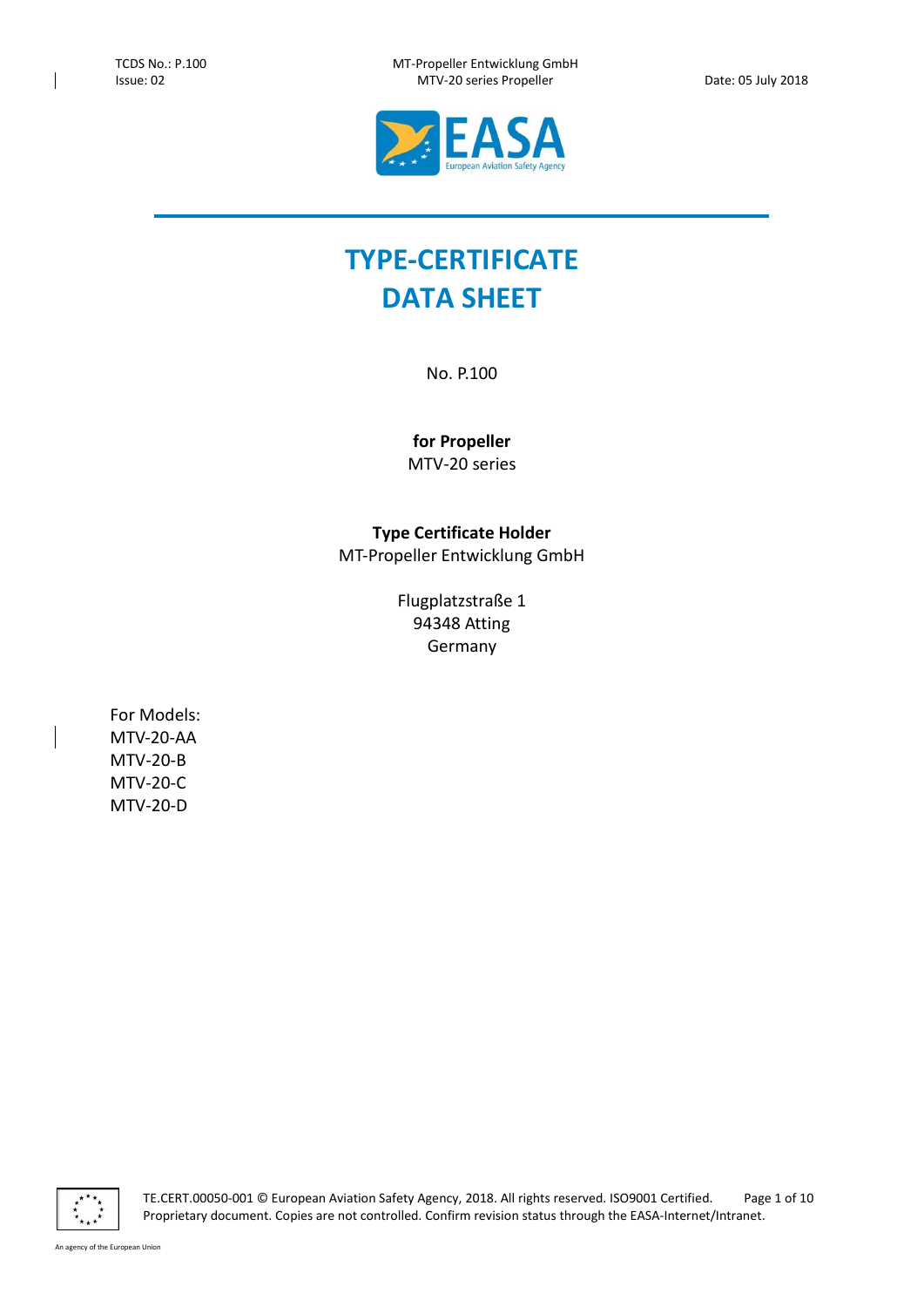Intentionally left blank



TE.CERT.00050-001 © European Aviation Safety Agency, 2018. All rights reserved. ISO9001 Certified. Page 2 of 10 Proprietary document. Copies are not controlled. Confirm revision status through the EASA-Internet/Intranet.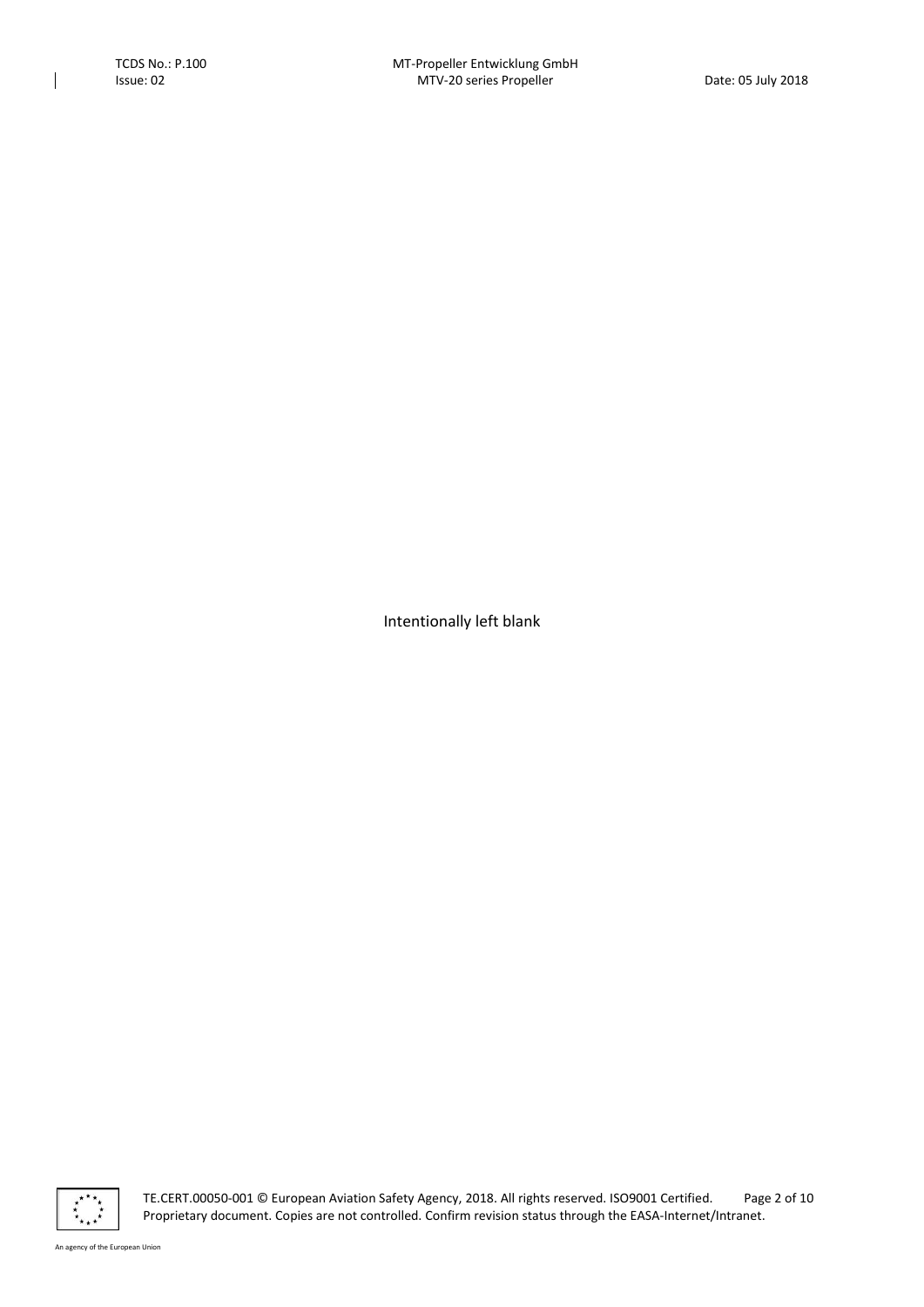### **TABLE OF CONTENTS**

| 1. Reference Date for determining the applicable airworthiness requirements:  4 |  |
|---------------------------------------------------------------------------------|--|
|                                                                                 |  |
|                                                                                 |  |
|                                                                                 |  |
|                                                                                 |  |
|                                                                                 |  |
|                                                                                 |  |
|                                                                                 |  |
|                                                                                 |  |
|                                                                                 |  |
|                                                                                 |  |
|                                                                                 |  |
|                                                                                 |  |
|                                                                                 |  |
|                                                                                 |  |
|                                                                                 |  |
|                                                                                 |  |
|                                                                                 |  |
|                                                                                 |  |
|                                                                                 |  |
|                                                                                 |  |
|                                                                                 |  |
|                                                                                 |  |
|                                                                                 |  |
|                                                                                 |  |
|                                                                                 |  |
|                                                                                 |  |

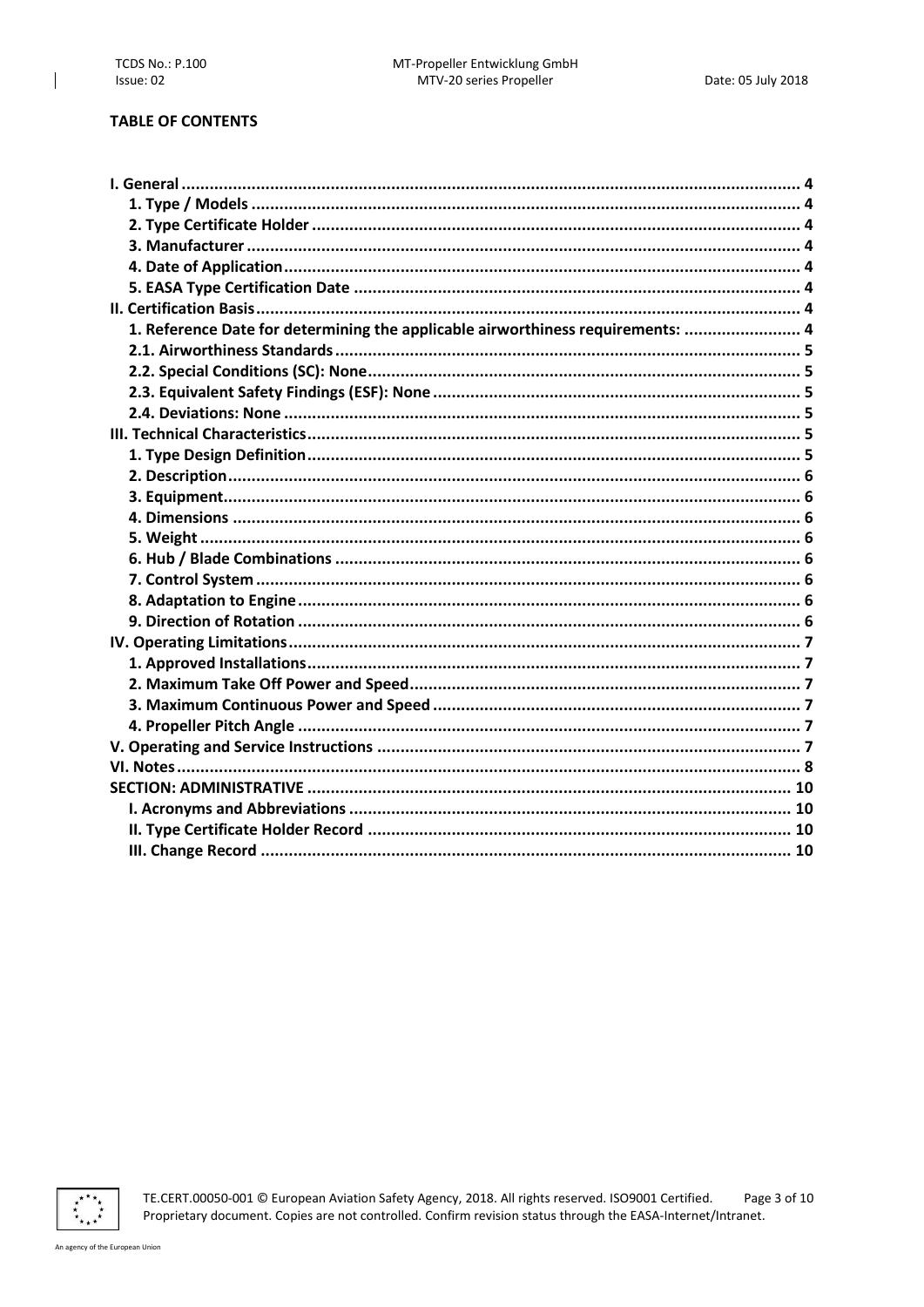#### <span id="page-3-0"></span>**I. General**

# <span id="page-3-1"></span>**1. Type / Models**

MTV-20 / MTV-20-AA, MTV-20-B, MTV-20-C, MTV-20-D

# <span id="page-3-2"></span>**2. Type Certificate Holder**

MT-Propeller Entwicklung GmbH Flugplatzstraße 1 94348 Atting Germany

Design Organisation Approval No.: EASA.21J.020

#### <span id="page-3-3"></span>**3. Manufacturer**

MT-Propeller Entwicklung GmbH

#### <span id="page-3-4"></span>**4. Date of Application**

| <b>MTV-20-AA:</b> | 06 November 2017 |
|-------------------|------------------|
| <b>MTV-20-B:</b>  | 15 August 1988   |
| <b>MTV-20-C:</b>  | 19 April 2017    |
| MTV-20-D:         | 19 April 2017    |

#### <span id="page-3-5"></span>**5. EASA Type Certification Date**

| <b>MTV-20-AA:</b> | 05 July 2018   |
|-------------------|----------------|
| <b>MTV-20-B:</b>  | 01 March 1989  |
| <b>MTV-20-C:</b>  | 04 August 2017 |
| MTV-20-D:         | 04 August 2017 |

#### <span id="page-3-6"></span>**II. Certification Basis**

#### <span id="page-3-7"></span>**1. Reference Date for determining the applicable airworthiness requirements:**

15 August 1988



TE.CERT.00050-001 © European Aviation Safety Agency, 2018. All rights reserved. ISO9001 Certified. Page 4 of 10 Proprietary document. Copies are not controlled. Confirm revision status through the EASA-Internet/Intranet.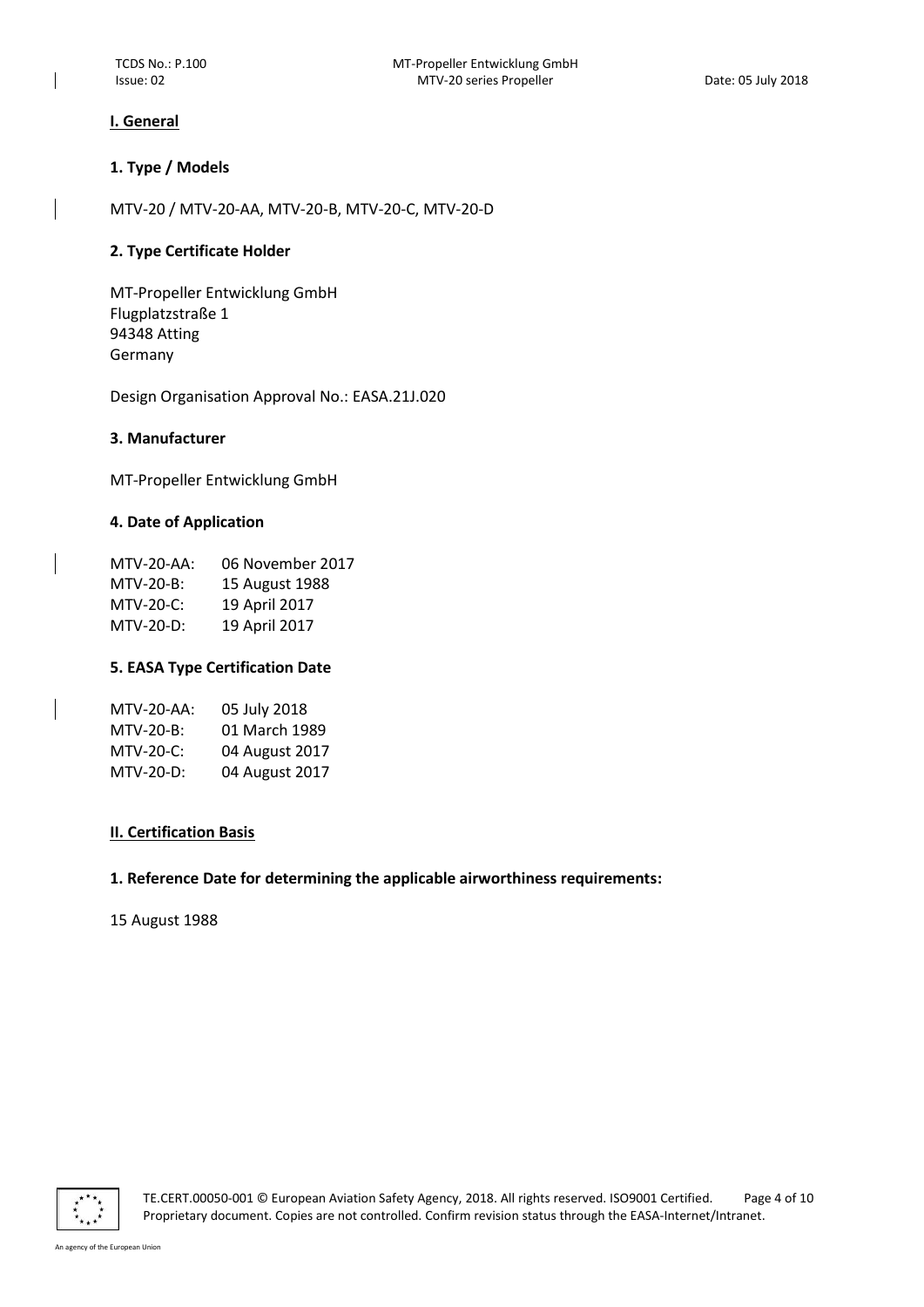#### **2. EASA Certification Basis**

#### <span id="page-4-0"></span>**2.1. Airworthiness Standards**

#### Note:

Application was made to LBA-Germany before EASA was established. The applicable airworthiness standards were established in accordance with the rule in Germany at the time of application. Initial airworthiness standard was 14 CFR Part 35 Amendment 35-5, effective 14 October 1980.

| $MTV-20-B$                   | 14 CFR Part 35, as amended by 35-1 through 35-5, effective 14 October 1980                                                                                    |
|------------------------------|---------------------------------------------------------------------------------------------------------------------------------------------------------------|
| MTV-20-C,<br><b>MTV-20-D</b> | 14 CFR Part 35, as amended by 35-1 through 35-6, effective 18 August 1990                                                                                     |
| MTV-20-AA                    | 14 CFR Part 35, as amended by 35-1 through 35-6, effective 18 August 1990,<br>except 14 CFR 35.39 amendment 6<br>CS-P 390 amendment 1, dated 16 November 2006 |

#### <span id="page-4-1"></span>**2.2. Special Conditions (SC):** None

#### <span id="page-4-2"></span>**2.3. Equivalent Safety Findings (ESF):** None

<span id="page-4-3"></span>**2.4. Deviations:** None

#### <span id="page-4-4"></span>**III. Technical Characteristics**

#### <span id="page-4-5"></span>**1. Type Design Definition**

The MTV-20 propeller model is defined by a main assembly drawing and associated parts list:

MTV-20-(\*1) "Constant Speed": Drawing No. P-171-I dated 28 June 2011 (\*2) Parts List No. S-018-F dated 11 April 2017 (\*2)

MTV-20-AA "Constant Speed" with flange mount for adapter to SAE No. 20 spline: Drawing No. P-1605 dated 11 October 2017 (\*2) Parts List No. S-228 dated 11 October 2017 (\*2)

#### Note:

- (\*1) Three versions of hub flanges are available (refer to drawing):
	- B = AS-127-D, SAE No. 2 mod., 1/2 inch bolts
	- C = AS-127-D, SAE No. 2 mod., 7/16 inch bolts
	- $-D = ARP-502$ , Type 1
- (\*2) Or later approved revision. Following a revision, the Drawing No. or the Parts List No. includes the corresponding revision letter, e.g. from P-171-I to P-171-J.

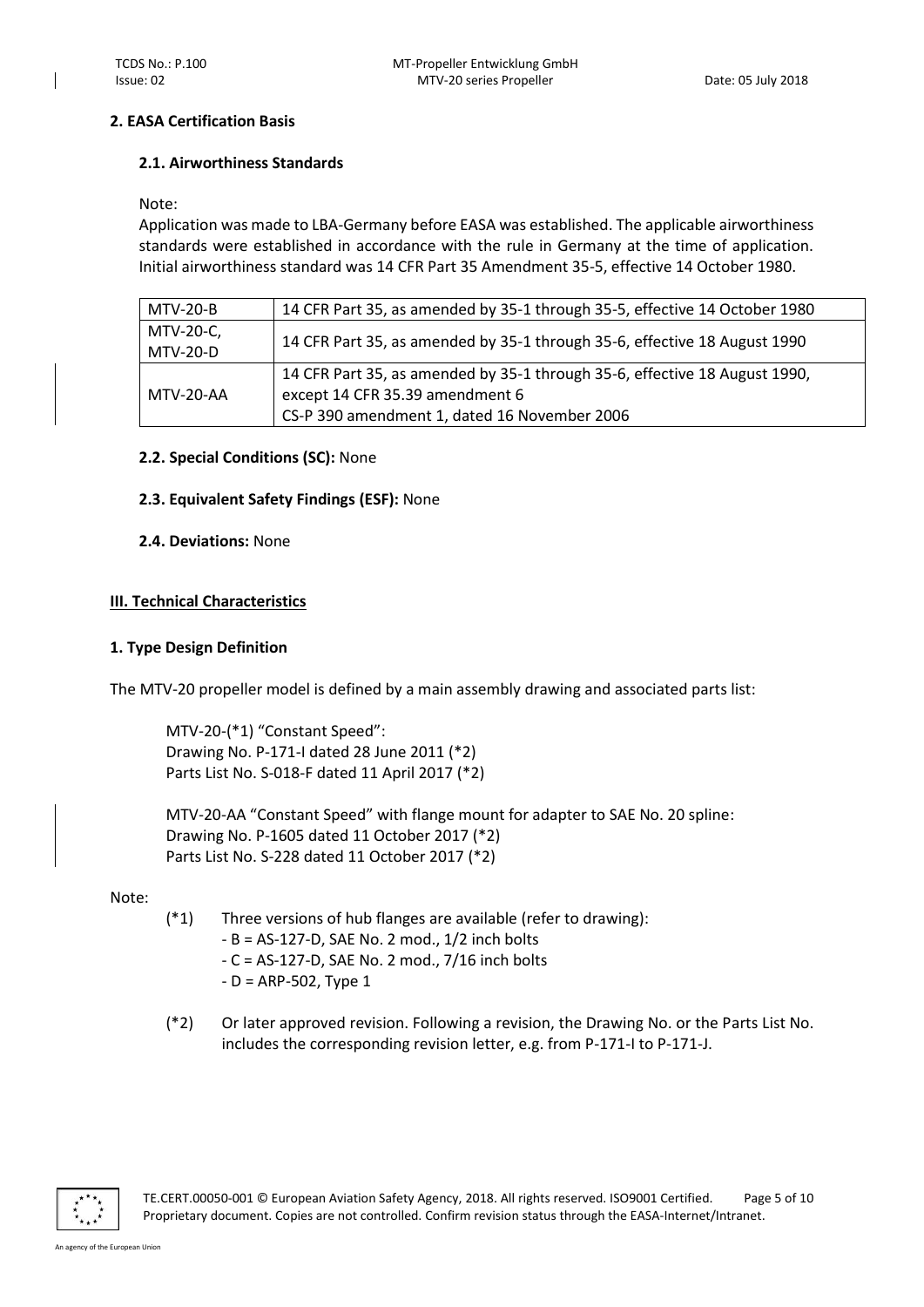# <span id="page-5-0"></span>**2. Description**

2-blade variable pitch propeller with an electrically operated blade pitch change mechanism providing the operation mode "Constant Speed". The hub is milled out of aluminium alloy. The blades have a laminated wood structure with a composite fibre cover. The leading edge of the blade is equipped with an erosion protection device.

Optional equipment includes spinner and ice protection.

#### <span id="page-5-1"></span>**3. Equipment**

Spinner: refer to MT-Propeller Service Bulletin No. 13

Governor: refer to MT-Propeller Service Bulletin No. 14

Ice Protection: refer to MT-Propeller Service Bulletin No. 15

All propeller equipment must be approved as part of the aircraft installation regardless of manufacturer.

#### <span id="page-5-2"></span>**4. Dimensions**

Propeller diameter: Wooden blades: 175 cm to 260 cm

#### <span id="page-5-3"></span>**5. Weight**

| MTV-20-AA:                    | Approx. 24.5 kg |
|-------------------------------|-----------------|
| MTV-20-B, MTV-20-C, MTV-20-D: | Approx. 21 kg   |

#### <span id="page-5-4"></span>**6. Hub / Blade Combinations**

| MTV-20-AA  |               |                                                                       |
|------------|---------------|-----------------------------------------------------------------------|
| l MTV-20-B |               | -02, -11, -14, -15, -18, -20, -21, -22, -25, -26, -27, -29, -33,      |
| $MTV-20-C$ | Wooden Blades | -34, -35, -37, -42, -43, -45, -46, -50, -52, -55, -58, -61, -62, -63, |
| MTV-20-D   |               | -65, -66, -67, -102, -103, -104, -109, -121                           |

#### <span id="page-5-5"></span>**7. Control System**

Propeller governors as listed in MT-Propeller Service Bulletin No. 14.

#### <span id="page-5-6"></span>**8. Adaptation to Engine**

Hub flanges as identified by a letter-code in the propeller designation (see VI.4.)

#### <span id="page-5-7"></span>**9. Direction of Rotation**

Direction of rotation (viewed in flight direction) as identified by a letter-code in the propeller designation (see VI.4.)

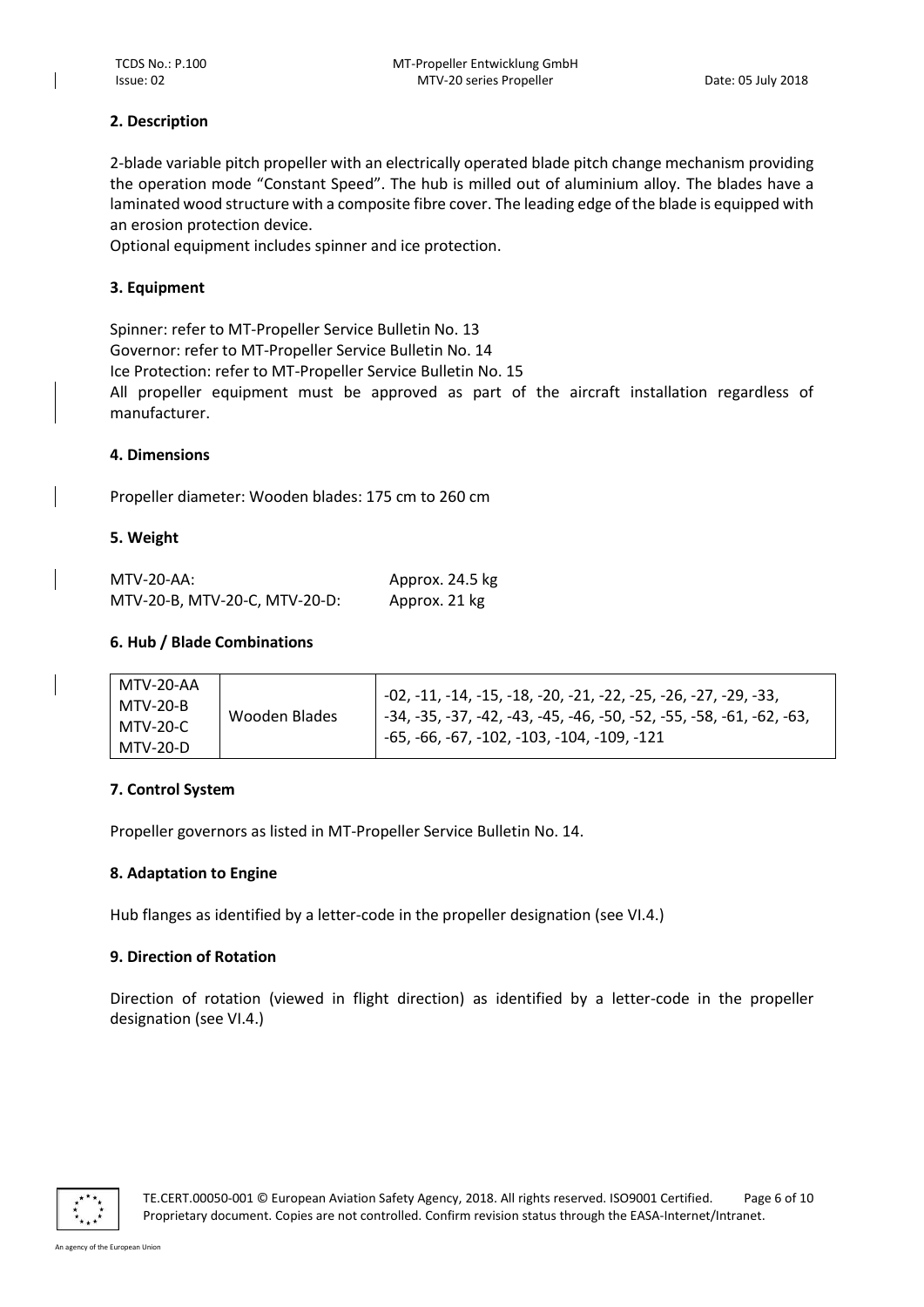#### <span id="page-6-0"></span>**IV. Operating Limitations**

### <span id="page-6-1"></span>**1. Approved Installations**

The suitability of a propeller for a given aircraft/engine combination must be demonstrated within the scope of the type certification of the aircraft.

### <span id="page-6-2"></span>**2. Maximum Take Off Power and Speed**

|               | Max. Take Off Power (kW) | Max. Take Off Speed (rpm) | Diameter (cm) |
|---------------|--------------------------|---------------------------|---------------|
|               | 224                      | 2700                      | 175 to 210    |
| Wooden Blades | 224                      | 2200                      | 175 to 260    |

#### <span id="page-6-3"></span>**3. Maximum Continuous Power and Speed**

|               | Max. Cont. Power (kW) | Max. Cont. Speed (rpm) | Diameter (cm) |
|---------------|-----------------------|------------------------|---------------|
| Wooden Blades | 224                   | 2700                   | 175 to 210    |
|               | 224                   | 2200                   | 175 to 260    |

#### <span id="page-6-4"></span>**4. Propeller Pitch Angle**

From +5° up to +50° measured at 75% radius station

# <span id="page-6-5"></span>**V. Operating and Service Instructions**

| l Manuals                                                              |                   |
|------------------------------------------------------------------------|-------------------|
| Operation and Installation Manual for electrically controlled variable |                   |
| pitch propeller                                                        | No. $E-118$ $(*)$ |
| $MTV-20-()$                                                            |                   |

| Instructions for Continued Airworthiness (ICA)                            |                              |
|---------------------------------------------------------------------------|------------------------------|
| Operation and Installation Manual for electrically controlled variable    |                              |
| pitch propeller                                                           | No. E-118 $(*)$              |
| $MTV-20-()$                                                               |                              |
| Overhaul Manual and Parts List for electrically controlled variable pitch |                              |
| propeller                                                                 | No. E-250 $(*)$              |
| $MTV-20-( )$                                                              |                              |
| <b>Overhaul Manual for Composite Blades</b>                               | No. E-1290 (*)               |
| (also applicable to wooden blades)                                        |                              |
| <b>Standard Practice Manual</b>                                           | No. E-808 (*)                |
| Service Bulletins, Service Letters, Service Instructions                  | As published by MT-Propeller |
|                                                                           |                              |

(\*) latest revision of

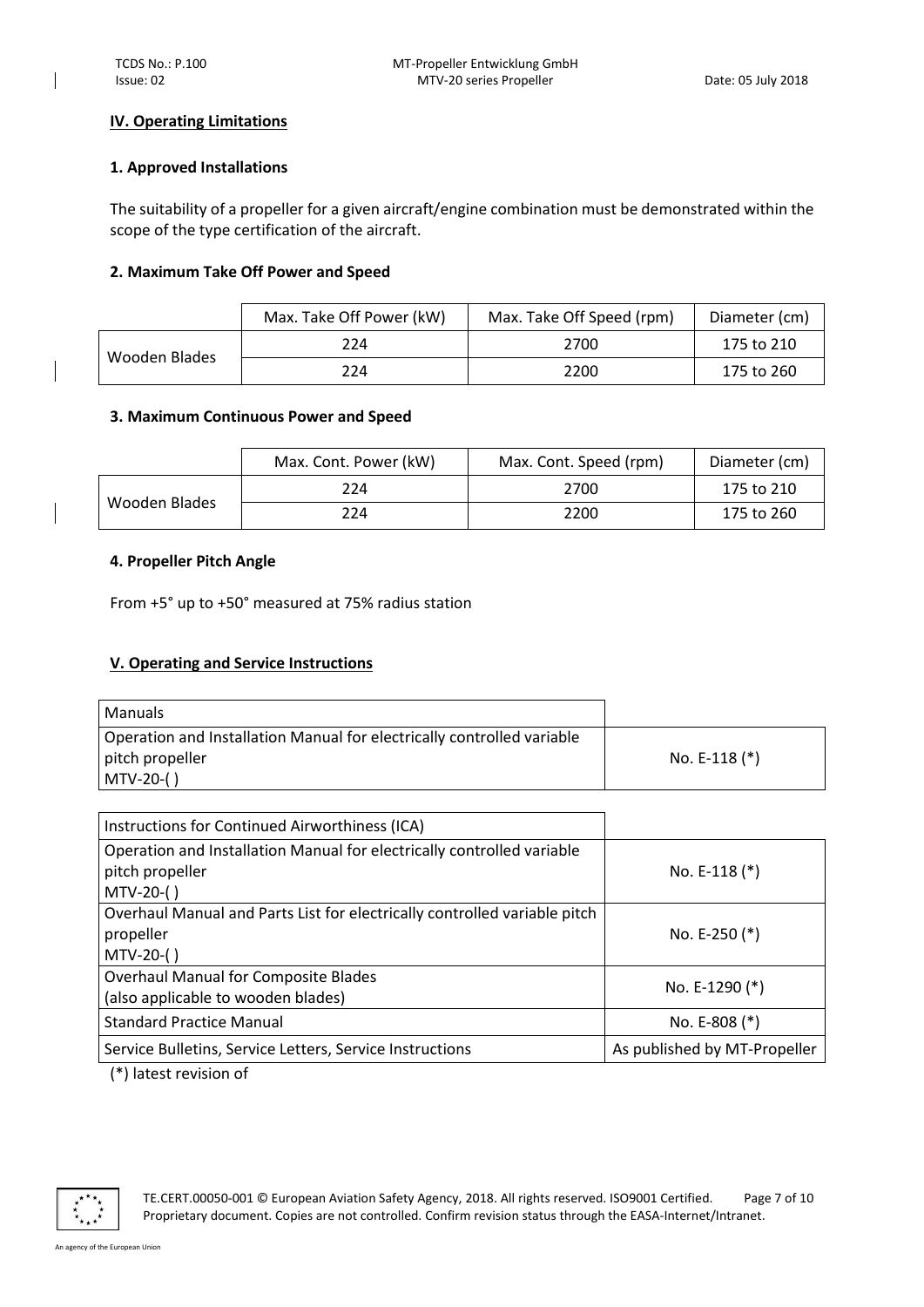#### <span id="page-7-0"></span>**VI. Notes**

**1.** The EASA approved Airworthiness Limitations Section of the Instructions for Continued Airworthiness is published in the applicable "Operation, Installation and Maintenance Manual" document, chapter 10.0 "Airworthiness Limitations Section". This ALS section is empty because no life limit is necessary for these models.

**2.** The overhaul intervals recommended by the manufacturer are listed in MT-Propeller Service Bulletin No. 1.

**3.** EASA Type Certificate and Type Certificate Data Sheet No. P.100 replace LBA-Germany Type Certificate and Type Certificate Data Sheet No. 32.130/68.



TE.CERT.00050-001 © European Aviation Safety Agency, 2018. All rights reserved. ISO9001 Certified. Page 8 of 10 Proprietary document. Copies are not controlled. Confirm revision status through the EASA-Internet/Intranet.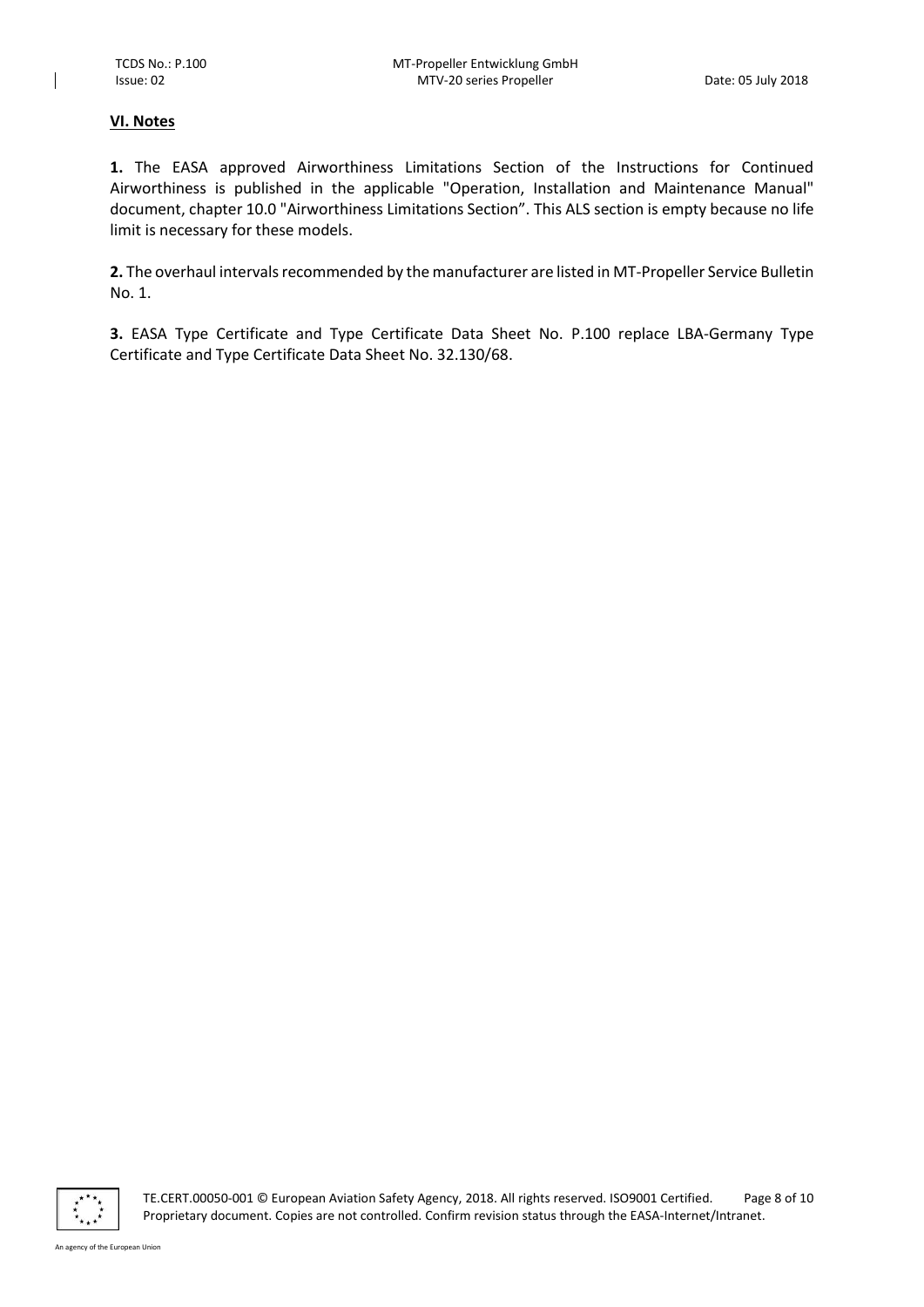**4.** Propeller designation system:

| Hub / Blade |  |  |  |  |  |  |                                       |  |  |
|-------------|--|--|--|--|--|--|---------------------------------------|--|--|
|             |  |  |  |  |  |  | MT V - 20 - () () () / () 210 - 58 () |  |  |
|             |  |  |  |  |  |  | 1 2 3 4 5 6 / 1 2 3 4                 |  |  |

Hub

- 1 MT-Propeller Entwicklung GmbH
- 2 Variable pitch propeller
- 3 Identification of propeller type
- 4 Letter code for flange type: - AA = Flange mount for adapter to SAE No. 20 spline - B = AS-127-D, SAE No. 2 mod., 1/2 inch bolts - C = AS-127-D, SAE No. 2 mod., 7/16 inch bolts  $-D = ARP-502$ , Type 1

# 5 Letter code for counterweights: - blank = no or small counterweights for pitch change forces to decrease pitch - C = counterweights for pitch change forces to increase pitch

### 6 Letter code for hub design changes: - small letter for changes which do not affect interchangeability - capital letter for changes which affect interchangeability

#### Blade

- 1 Letter code for direction of rotation and installation:
	- blank = right-hand tractor
		- RD = right-hand pusher
	- L = left-hand tractor
	- LD = left-hand pusher
- 2 Propeller diameter in cm
- 3 Identification of blade design
- 4 Letter code for blade design changes:
	- small letter for changes which do not affect interchangeability of blade set
	- capital letter for changes which affect interchangeability of blade set